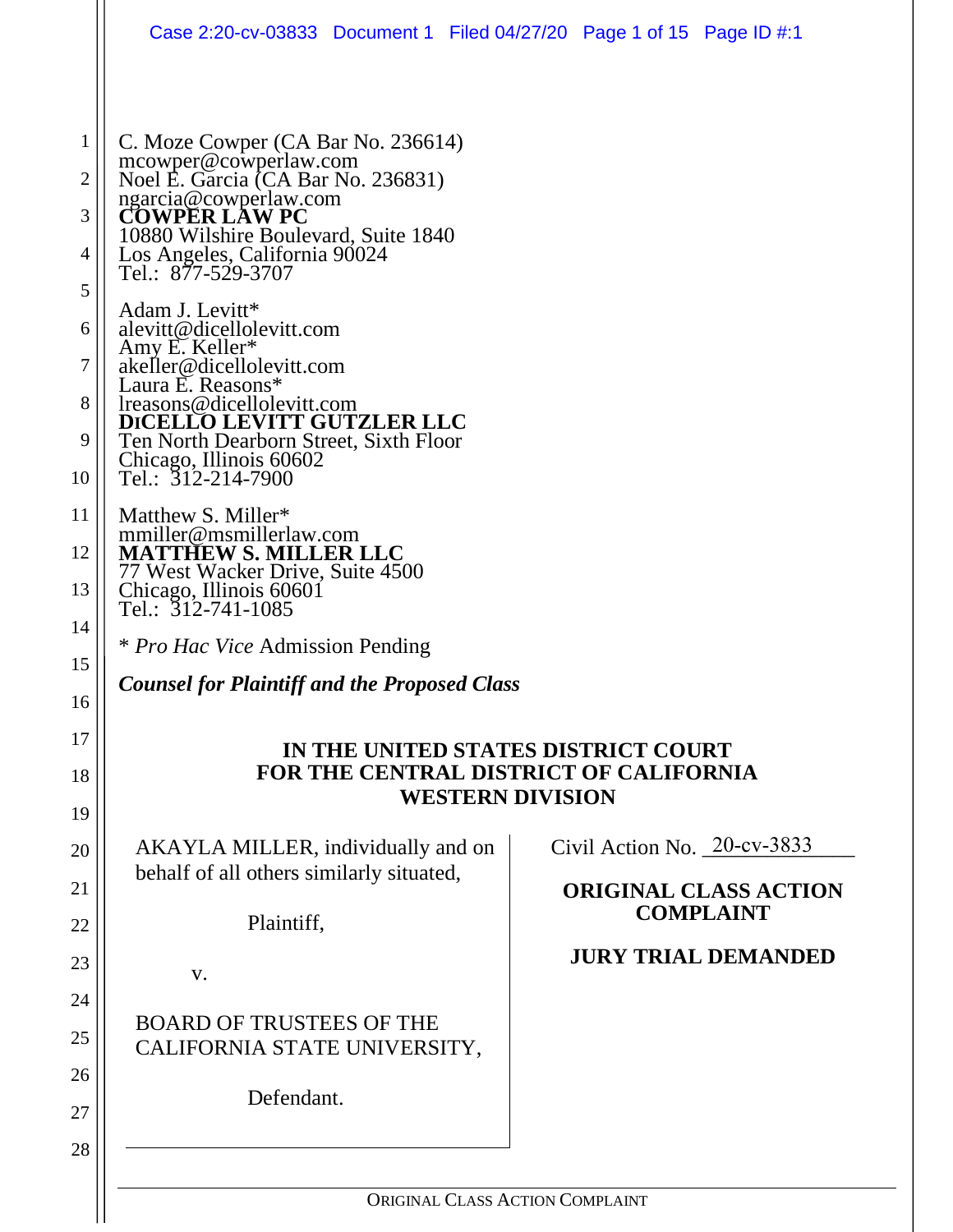Plaintiff Akayla Miller ("Plaintiff"), individually and on behalf of all others similarly situated (the "Class," as more fully defined below), brings this class action complaint against Defendant Board of Trustees of the California State University ("Defendant" or "CSU"). Plaintiff makes the following allegations upon personal knowledge as to her own acts, and upon information and belief, and her attorneys' investigation, as to all other matters, alleging as follows:

## **I. NATURE OF THE ACTION**

1. This is a class action brought on behalf of all people who paid fees for the Spring 2020 academic semester or quarter at any of the 23 campuses within the CSU system and who, because of CSU's response and policies relating to the Novel Coronavirus Disease 2019 ("COVID-19") pandemic, lost the benefits of the services for which their fees were paid, without having a pro-rated portion of those fees and costs refunded to them, in full and without condition. For purposes of this Complaint, "semester" also encompasses "quarter" and means any academic period for which Plaintiff and the other Class members paid fees, but experienced a loss of services because of COVID-19.

2. On or about March 17, 2020, CSU announced that because of the global COVID-19 pandemic and mass gathering guidelines implemented by the California Department of Health, classes at all CSU campuses would immediately transition from inperson operations to a virtual mode for the remainder of the Spring 2020 semester. In mid-March, students were encouraged to move off-campus unless they had no other option. All athletic events and other co-curricular activities were also suspended. Students were encouraged to return to their homes to complete their coursework online.

3. Because all classes were moved online, all activities suspended, and facilities closed, there was no reason for students to remain on campus if they had other housing available to them and no reason for students who did not live on campus to come to campus as they had always done to attend class. This is particularly so in the face of the dangers, risks, and fear associated with the pandemic. On information and belief, many students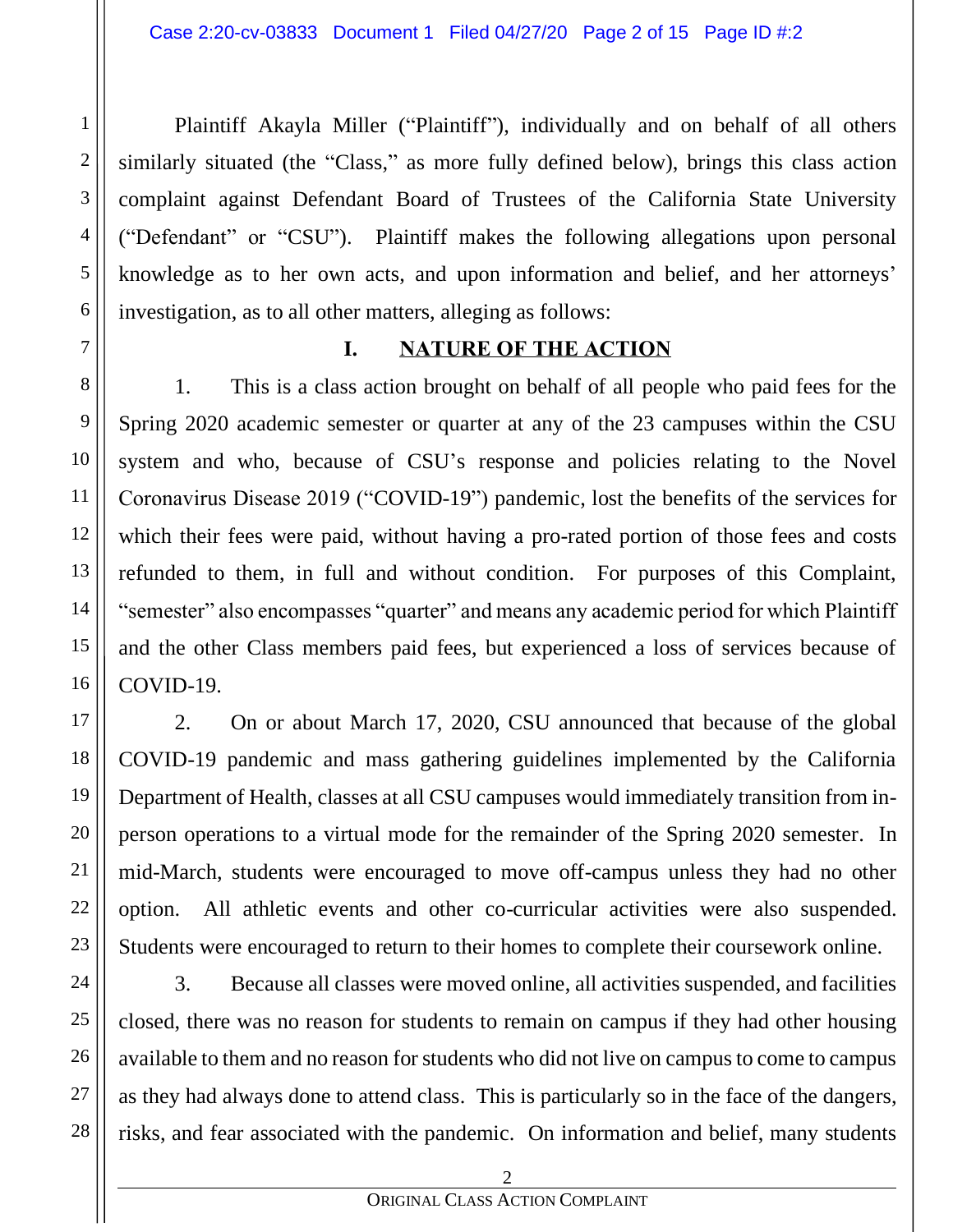chose to leave campus to be closer to their families, or to avoid exposure to COVID-19, and have stayed off campus to comply with directives from CSU, and local, state, and federal governments.

4. Despite its constructive eviction of students from campus for the remainder of the semester and ending all campus activities for at least that same time period, CSU has not offered refunds to students for the unused portion of their campus fees paid to cover the cost of certain on-campus services which are no longer available to students. CSU is, in essence, profiting from this pandemic.

5. CSU's decision to transition to online classes and to instruct students to leave campus were responsible decisions to make, but it is unfair and unlawful for CSU to retain fees and costs and to pass the losses on to the students and/or their families. Other higher education institutions across the United States that also have switched to e-learning and have requested that students leave campus have recognized the upheaval and financial harm to students and/or their families from these decisions and have provided appropriate refunds. That is the right thing to do. CSU, unfortunately, has taken the opposite approach by failing to provide any refunds of fees, despite requests from students and/or their families.

6. Accordingly, CSU has improperly retained monies paid by Plaintiff and the other Class members for these fees, for services that are no longer available. Even if CSU claims that it did not have a choice, it nevertheless has improperly retained funds for services it is not providing. No matter the excuse, CSU's actions are unlawful and unfair, and equity demands disgorgement of the fees and monies paid to make Plaintiff and the other Class members whole.

7. Plaintiff brings this class action for injunctive, declaratory, and equitable relief resulting from CSU's illegal, unfair, or deceptive conduct, namely retaining the costs of fees paid by Plaintiff and the other Class members, while forcing or encouraging Plaintiff and the other Class members (or the students on behalf of who Plaintiff and Class members paid these expenses) to move off campus.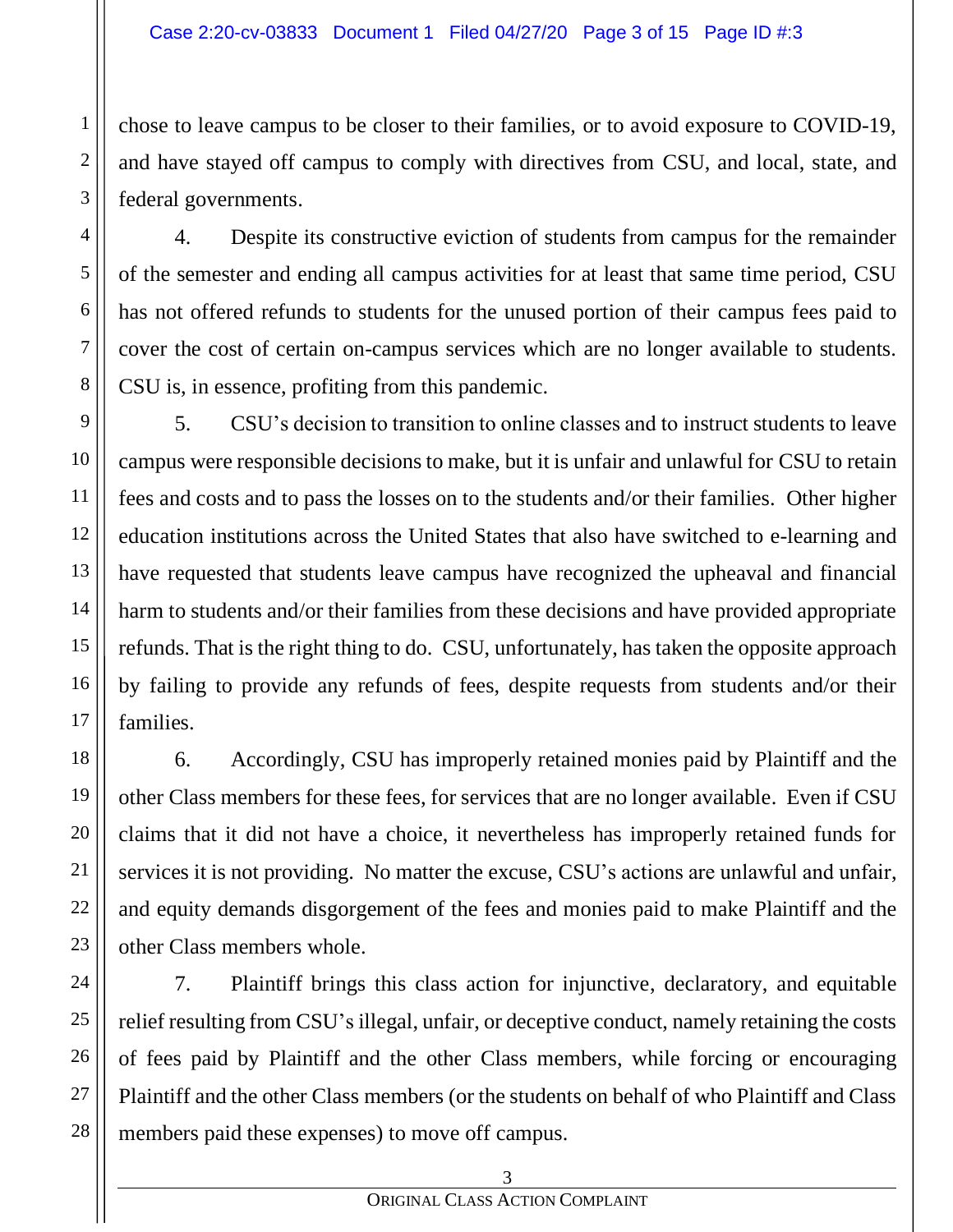8. This lawsuit seeks disgorgement of the pro-rated, unused amounts of fees (as further described herein) that Plaintiff and the other Class members paid, but for which they (or the students on behalf of whom they paid) will not be provided the benefit thereof.

#### **II. PARTIES**

#### **A. Plaintiff**

9. Akayla Miller is a student at Sonoma State University and a citizen of the State of California. Ms. Miller paid the cost of fees at Sonoma State University for the Spring 2020 semester. Plaintiff left campus in mid-March of 2020 and has not returned in accordance with CSU's policies and mandates relating to COVID-19.

10. Despite the shutdown of campus and suspension of on-campus activities, Plaintiff has not been offered or provided any refund of any fees that she paid for the semester.

#### **B. Defendant**

11. The Board of Trustees of the California State University was established by the State legislature to oversee CSU's 23-campus system, the nation's largest higher education system. The CSU system includes campuses in Bakersfield, Channel Islands, Chico, Dominguez Hills, East Bay, Fresno, Fullerton, Humboldt, Long Beach, Los Angeles, Maritime, Monterrey Bay, Northridge, Pomona, Sacramento, San Bernardino, San Diego, San Francisco, San José, San Luis Obispo, San Marcos, Sonoma, and Stanislaus, California.

12. CSU resides in Los Angeles County, California, with its principal place of business at 401 Golden Shore, Long Beach, California 90802.

13. CSU is a corporate body that can sue and be sued. Plaintiff does not seek to recover any taxpayer funds or funds from the State's coffers. Rather, Plaintiff seeks equitable relief, including disgorgement of the pro-rated, unused amounts of fees (as further described herein) that Plaintiff and the other Class members paid, but for which they (or the students on behalf of whom they paid) will not be provided the benefit thereof.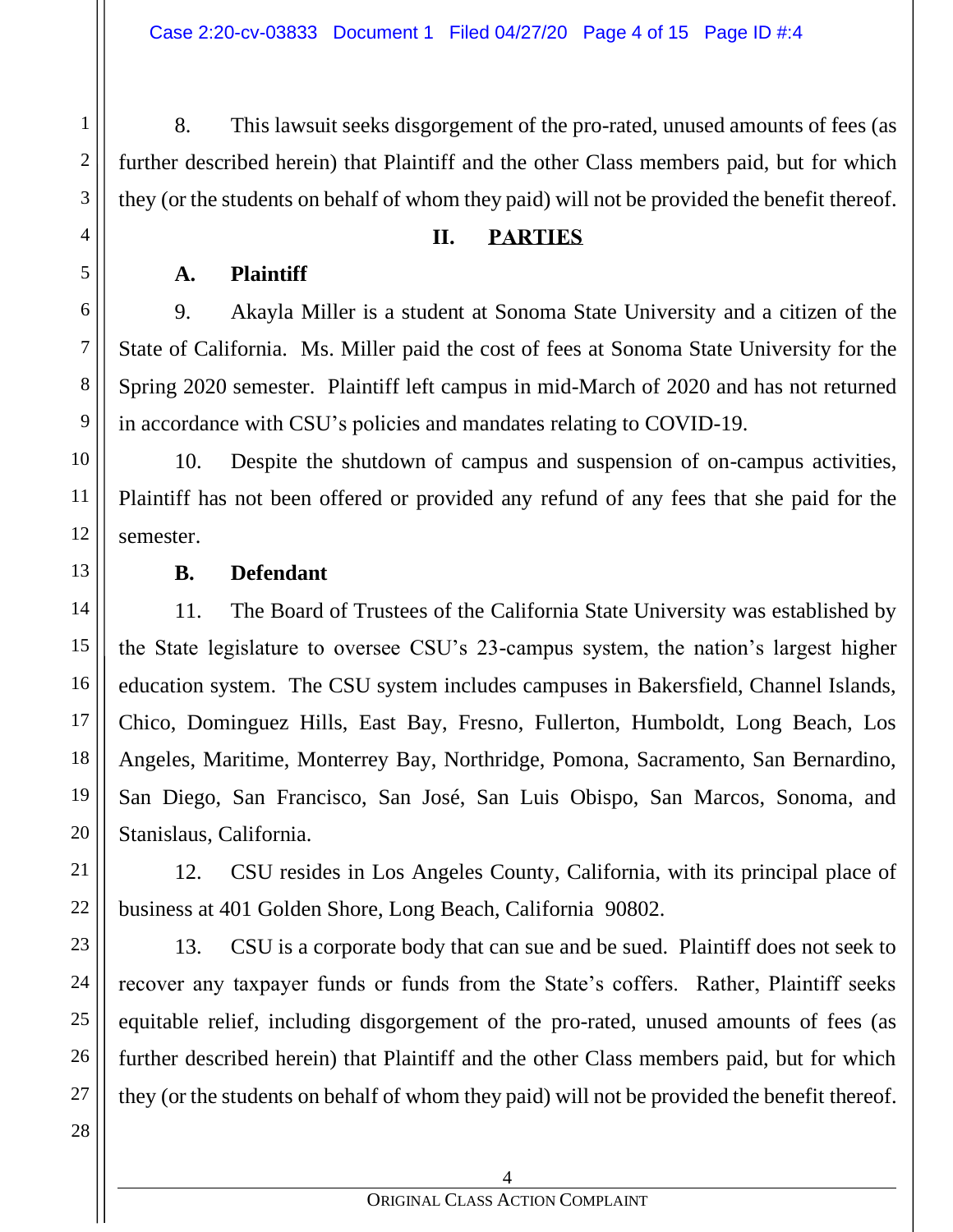# 1 2 3 4 5 6 7 8 9 10 11 12 13 14 15 16 17 18 19 20 21 22 23 24 25 26 27 28

#### **III. JURISDICTION AND VENUE**

14. This Court has original jurisdiction under the Class Action Fairness Act, 28 U.S.C. § 1332(d)(2)(A), because the matter in controversy exceeds the sum or value of \$5,000,000, exclusive of interests and costs, and is a class action in which at least one Class member is a citizen of a state different from CSU. Namely, CSU is a California citizen, and many Class members are from states other than California.

15. This Court has personal jurisdiction over CSU because it resides in this District.

16. Venue is proper in this District pursuant to 28 U.S.C. § 1391(b)(1), because CSU resides in this District and is a resident of California, the state in which the District is located.

# **IV. FACTUAL ALLEGATIONS**

# **A.** *Plaintiff and the Other Class Members Paid Fees for the Spring 2020 Semester*

17. Class members are individuals who paid fees at CSU campuses for the Spring 2020 semester.

- 18. Campus Mandatory Fees at CSU campuses include:
	- Health Facilities;
	- Health Services:
	- Instructionally Related Activities;
	- Materials Services and Facilities;
	- Student Success Fee;
	- Student Association; and
	- Student Center.

5 <sup>1</sup> The California State University, Campus Mandatory Fees (2019-20), available at <https://www2.calstate.edu/attend/paying-for-college/csu-costs/tuition-and-fees/campus-mandatory-fees> (last accessed April 26, 2020).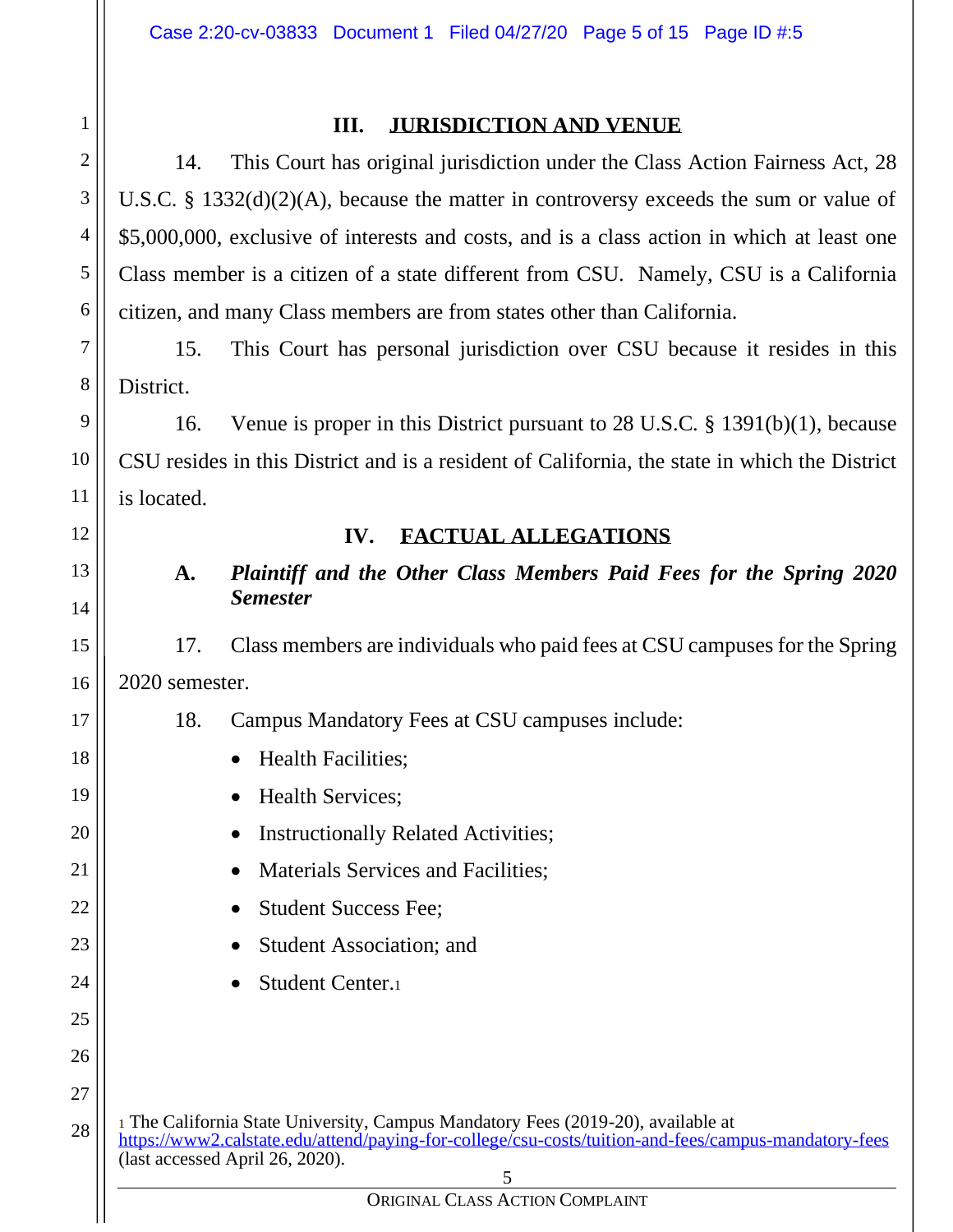19. Depending on campus location, the annual fees paid by Plaintiff and the other Class members for the 2019-2020 academic year ranged from \$847 to \$4,201.<sup>2</sup>

20. The fees listed and described in Paragraphs 18 and 19 (above) are provided by way of example; the total amount of fees for which this action seeks Defendant's disgorgement thereof—which may include other fees that are not listed herein but that were paid and not refunded—will be proven at trial. For purposes of this action, "fees" do not include the cost of tuition or the cost of room and board.

# **B.** *In Response to COVID-19, CSU Gets It Half Right: Students Are Required or Encouraged to Leave Campus, But Their Fees Are Not Refunded*

21. Beginning in January 2020, COVID-19 began presenting American cities and universities with an unprecedented, modern-day challenge: maintaining the fabric of our economy and communities while protecting American lives.

22. In March 2020, several U.S. cities, states, and municipalities began calling for social distancing to slow the spread of COVID-19. Eventually, some cities, states, and municipalities ordered citizens and residents to "shelter-at-home," effectively requiring them to stay home, other than to receive essential services.

23. Students expressed concern that, if they stayed on campus or in student residence halls, the living conditions would threaten their safety, and expose them to COVID-19.

24. On March 4, 2020, Governor Gavin Newson entered an executive order declaring a state of emergency to exist in California relating to COVID-19.

25. On March 19, 2020, Governor Newson entered an executive order requiring all individuals living in California to stay home or at their place of residence except as needed to maintain continuity of operations of critical infrastructure sectors (in which case, social distancing must be practiced).<sup>3</sup>

<sup>2</sup> *Id*.

6 <sup>3</sup> Executive Department, State of California, Executive Order N-33-20, available at <https://covid19.ca.gov/img/Executive-Order-N-33-20.pdf> (last accessed April 26, 2020).

ORIGINAL CLASS ACTION COMPLAINT

26 27 28

1

2

3

4

5

6

7

8

9

10

11

12

13

14

15

16

17

18

19

20

21

22

23

24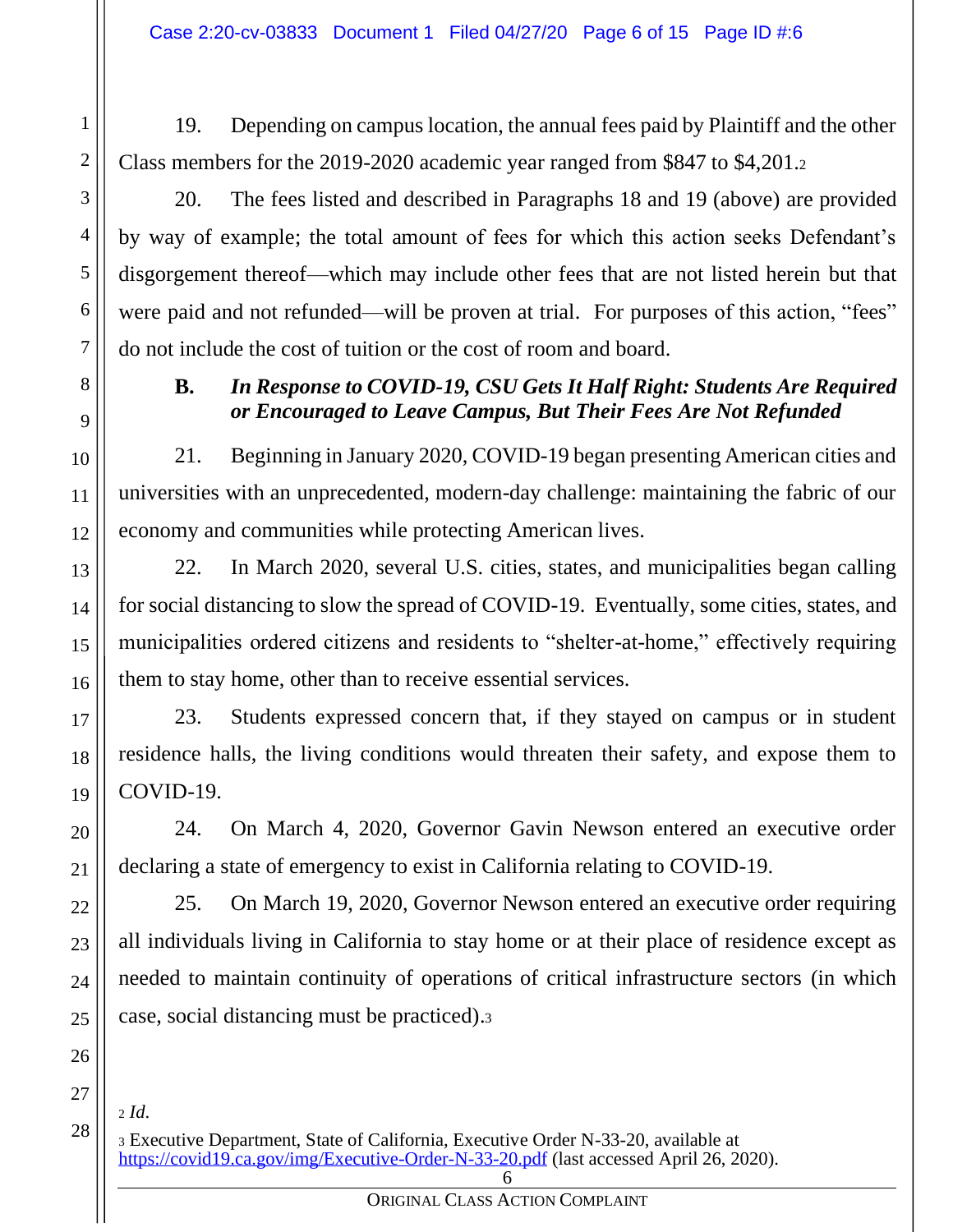26. The Federal Government has also responded to the COVID-19 pandemic in ways that benefit CSU and help CSU cover the costs associated with the disruption. Specifically, \$14 billion of stimulus funds have been set aside to aid institutions of higher education. On information and belief, the State of California will receive over \$3.8 billion for higher education.4 CSU will receive over \$350 million.<sup>5</sup>

27. The stimulus monies are designed to help students and it would be inequitable for CSU to retain the value of these stimulus funds while, at the same time, ceasing to provide services to students and not returning the full, pro-rated amounts that were paid for these services. Certain CARES fund monies must be distributed directly to students. This does not absolve CSU, however, of being required to disgorge the wrongly-retained monies that Plaintiff and the other Class members paid for fees. This makes sense because the CARES funds are intended to be used as emergency cash grants, not as a vehicle for universities to retain money that is not theirs to retain. Given the unprecedented disruption and financial impact to students and their families, these cash grants are necessary for students and their families. Indeed, in most cases, students were not eligible for the \$1,200 CARES Act checks that many Americans received. Funds distributed through universities may be the only portion of the unprecedented \$2 trillion federal stimulus package that students receive. The fact that students may receive certain taxpayer monies through a federal stimulus plan does not entitle CSU to retain fees that belong to Plaintiff and the other Class members and, indeed, these fees must be disgorged and returned to them.

28. In March 2020, CSU also issued various mandates to students, requiring them to begin taking all classes remotely and, in most cases, not return to campus, including to their on-campus housing, for the remainder of the Spring 2020 semester.

27 28

1

2

3

4

5

6

7

8

9

10

11

12

13

14

15

16

17

18

19

20

21

22

23

24

25

<sup>4</sup> How Much Will States Receive Through the Education Stabilization Fund in the CARES Act? Center on Budget and Policy Priorities (April 3, 2020), [https://www.cbpp.org/research/state-budget-and](https://www.cbpp.org/research/state-budget-and-tax/how-much-will-states-receive-through-the-education-stabilization-fund)[tax/how-much-will-states-receive-through-the-education-stabilization-fund.](https://www.cbpp.org/research/state-budget-and-tax/how-much-will-states-receive-through-the-education-stabilization-fund)

<sup>7</sup> <sup>5</sup> U.S. Dept. of Education, Allocations for section 18004(a)(1) of the CARES Act, available at <https://www2.ed.gov/about/offices/list/ope/allocationsforsection18004a1ofcaresact.pdf> (last accessed April 26, 2020).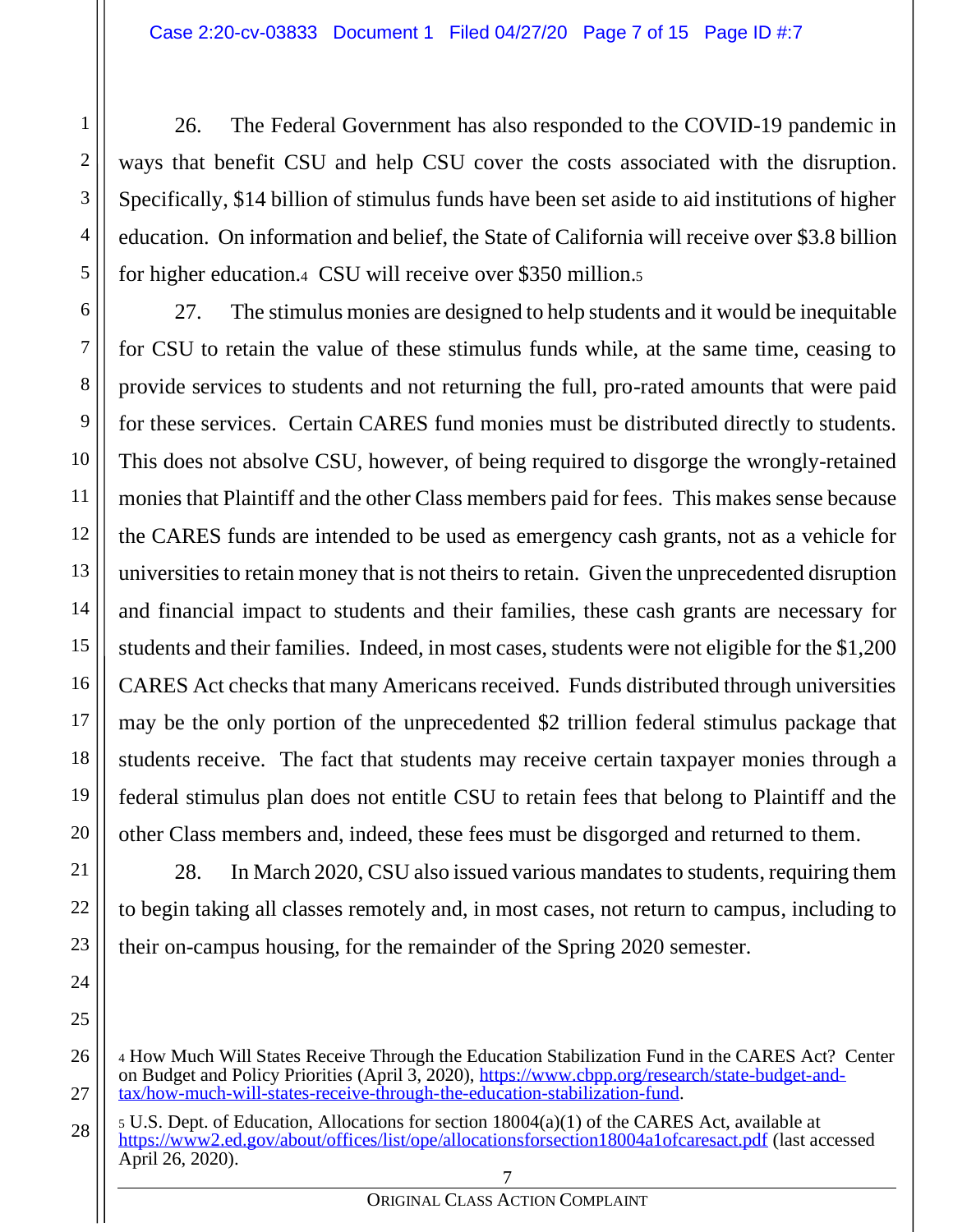29. In March 2020, CSU also cancelled on-campus and other co-curricular activities, included athletic events.

30. CSU has also cancelled or postponed in-person graduation ceremonies at its campuses.

31. The effect of CSU's COVID-19-related protocols and messaging is that all students have effectively been forced to leave campus, unless they truly had no other safe place to go. For students who do remain on campus, services are now extremely limited. For students who do not live on campus, there is no reason to come to campus, since all activities have been cancelled and all classes have moved online.

32. Notwithstanding each of the above-listed facts, CSU has not granted its students and/or their families refunds of their fees, even though they are no longer able to use the services for which they paid.

33. While social distancing is recommended by healthcare professionals and even the Centers for Disease Control and Prevention ("CDC"), the resulting impact to the economy—and individual families' wallets—cannot be understated.6 Rather than acknowledge the difficult financial stresses that COVID-19 has placed on families, CSU students and/or their families were expected to bear the brunt of the stress.

34. CSU has announced that it will return certain room and board costs. CSU, however, has not offered or provided students and/or their families any refund of the miscellaneous campus fees they paid that were unused and will not be able to be used.

35. As soon as CSU announced that classes were moving online and campuses were effectively closing, the fees they paid for the semester should have been promptly returned to Plaintiff and the other Class members and are now, effectively, held in trust by

8 <sup>6</sup> Carlos Granda, Marc Brown, and Grace Manthey, CA unemployment claims reach historic level amid coronavirus pandemic, ABC7 Eyewitness News (April 3, 2020), [https://abc7.com/unemployment](https://abc7.com/unemployment-claims-coronavirus-california/6071366/)[claims-coronavirus-california/6071366/](https://abc7.com/unemployment-claims-coronavirus-california/6071366/) (nearly 879,000 Californians filed for unemployment during the week ending March 28, 2020, which is nearly five times more than the previous week's number. The last two weeks total more than 1 million people statewide).

1

2

3

4

5

6

7

8

9

10

11

12

13

14

15

16

17

18

19

20

21

22

23

24

25

26

27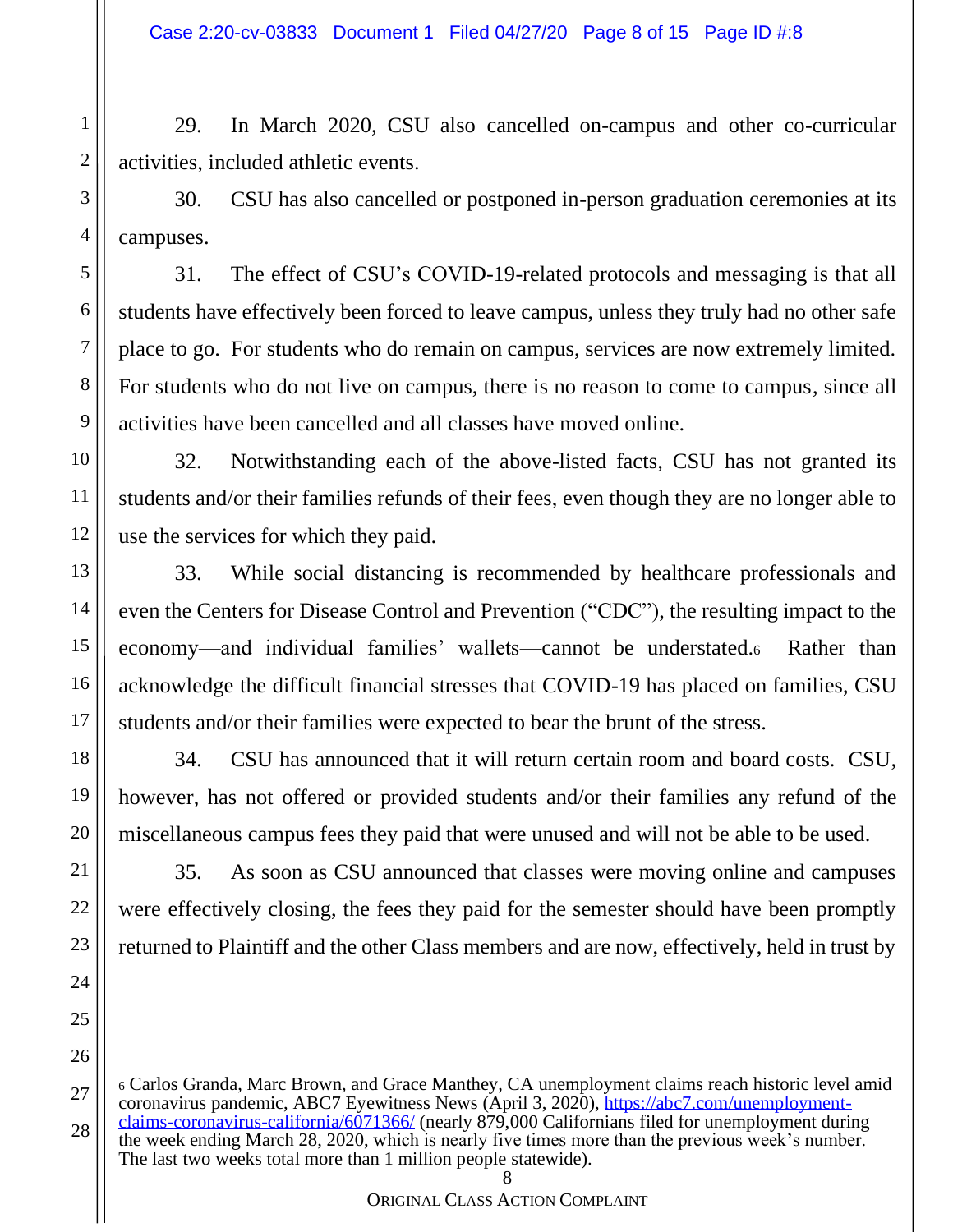CSU for the benefit of students and/or their families, including Plaintiff and the other Class members, and must be disgorged and returned to them.

36. CSU has retained the value of monies paid by Plaintiff and the other Class members for fees, while failing to provide the services for which those fees were paid. Even if CSU has a legal right to cancel the fee contracts and no longer provide the services for which the fees paid, it does not have the right to retain the monies that students and/or their families paid for those services. The inequity is further highlighted by the fact that CSU will be receiving hundreds of millions of dollars in aid to help cover the costs associated with the COVID-19 disruption.

37. Class members have demanded the return of the unused portions of the fees that they paid, through a number of channels, including through online forums.<sup>7</sup>

38. In addition, students and/or their families have contacted CSU directly and/or left comments on online forums requesting refunds, all to no avail.

39. Despite these demands CSU has stood by its policy of refusing fee refunds.

40. Through this lawsuit, Plaintiff seeks—individually and on behalf of the other Class members—CSU's disgorgement of the pro-rated, unused portion of fees, proportionate to the amount of time that remained in the Spring 2020 semester when classes moved online and campus services ceased being provided. These amounts must be fully disgorged and returned to Plaintiff and the other Class members. It is inequitable, unfair, and illegal for CSU to retain these funds.

#### **V. CLASS ACTION ALLEGATIONS**

41. Plaintiff brings this case individually and, pursuant to Fed. R. Civ. P. 23(a), (b)(2), (b)(3), and/or (c)(4) for damages, equitable relief, and disgorgement on behalf of the Class, defined as:

9 <sup>7</sup> *See, e.g.,* Change.org Petition, Refund of Rec and Student Activity Fees, <https://www.change.org/p/csu-refund-of-rec-and-student-activity-fees> (over 1,500 individuals have signed).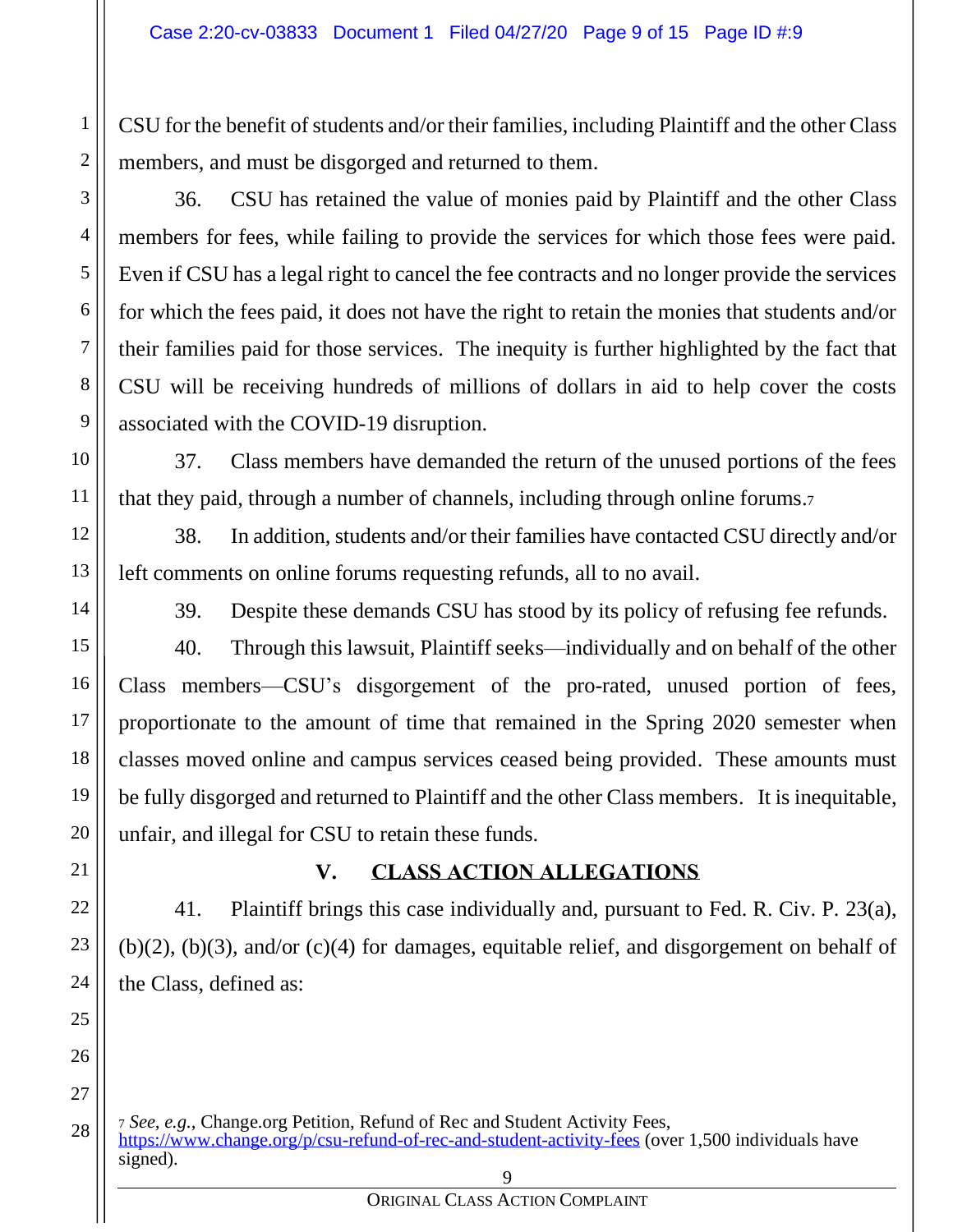All people who paid fees for or on behalf of themselves or other students enrolled in classes at any CSU campus for the Spring 2020 semester, including students and/or their families or guardians who paid fees (the "Class").

42. Excluded from the Class are CSU and any of its respective members, affiliates, parents, subsidiaries, officers, directors, employees, successors, or assigns; the judicial officers, and their immediate family members; and Court staff assigned to this case. Plaintiff reserves the right to modify or amend the Class definitions, as appropriate, during the course of this litigation.

43. This action has been brought and may properly be maintained on behalf of the Class proposed herein under the criteria of Rule 23 of the Federal Rules of Civil Procedure.

44. **Numerosity—Federal Rule of Civil Procedure 23(a)(1).** The Class members are so numerous and geographically dispersed that individual joinder of all Class members is impracticable. The precise number of Class members is unknown to Plaintiff, but may be ascertained from CSU's records and, based upon publicly available information, is presumed to be not less than 480,000 people. Class members may be notified of the pendency of this action by recognized, Court-approved notice dissemination methods, which may include U.S. Mail, electronic mail, Internet postings, and/or published notice.

45. **Commonality—Federal Rule of Civil Procedure 23(a)(2); Predominance—Federal Rule of Civil Procedure 23(b)(3).** This action involves questions of law and fact common to the Class, which predominate over any individual questions, including, without limitation:

- a. Whether CSU engaged in the conduct alleged herein;
- b. Whether CSU breached its contracts with Plaintiff and the other Class members by retaining fees without providing the services which the fees were intended to cover;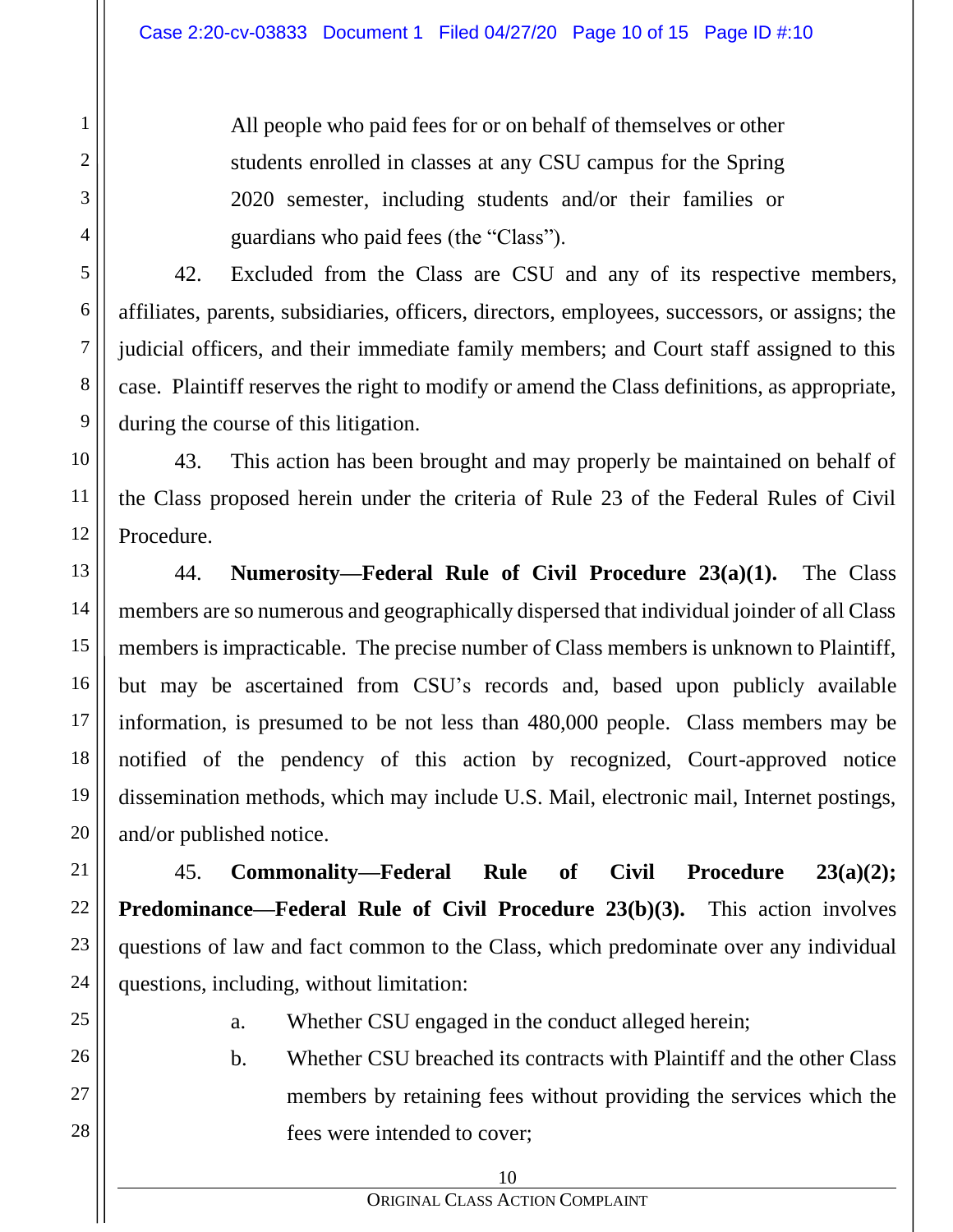- c. Whether CSU was unjustly enriched by retaining fees of Plaintiff and the other Class members without providing the services that the fees were intended to cover;
- d. Whether CSU committed conversion by retaining fees of Plaintiff and the other Class members without providing the services that the fees were intended to cover;
- e. Whether certification of the Class is appropriate under Fed. R. Civ. P. 23;
	- f. Whether Plaintiff and the other Class members are entitled to prospective declaratory, equitable, or injunctive relief, including disgorgement, and/or other relief; and
- g. The amount and nature of relief to be awarded to Plaintiff and the other Class members.

46. **Typicality—Federal Rule of Civil Procedure 23(a)(3).** Plaintiff's claims are typical of the other Class members' claims because Plaintiff and the other Class members each paid for fees associated with the Spring 2020 semester at CSU but were not provided the services that those fees were meant to cover, nor were they reimbursed therefor. Plaintiff and the other Class members each suffered harm—namely, CSU retaining their fees and monies paid—as a direct and proximate result of the same wrongful conduct in which CSU engaged. Plaintiff's claims arise from the same practices and course of conduct that give rise to the other Class members' claims.

47. **Adequacy of Representation—Federal Rule of Civil Procedure 23(a)(4).**  Plaintiff is an adequate Class representative because her interests do not conflict with the interests of the other Class members who she seeks to represent, Plaintiff has retained counsel competent and experienced in complex class action litigation, and Plaintiff intends to prosecute this action vigorously. Class members' interests will be fairly and adequately protected by Plaintiff and her counsel.

1

2

3

4

5

6

7

8

9

10

11

12

13

14

15

16

17

18

19

20

21

22

23

24

25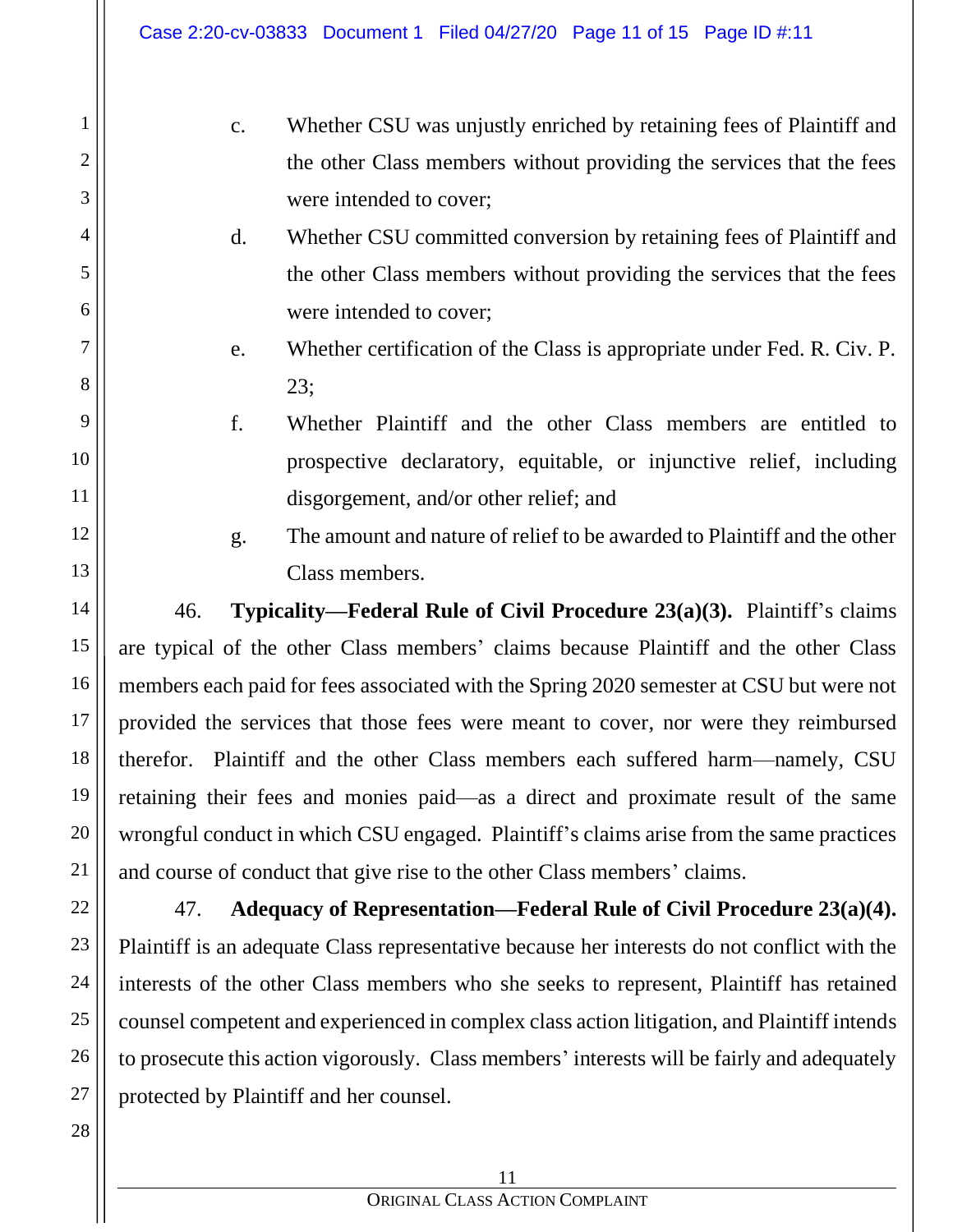48. **Declaratory and Injunctive Relief**—**Federal Rule of Civil Procedure 23(b)(2).** CSU has acted or refused to act on grounds generally applicable to Plaintiff and the other Class members, thereby making appropriate final injunctive relief and declaratory relief, as described below, with respect to the Class as a whole.

49. **Certification of Specific Issues—Federal Rule of Civil Procedure 23(c)(4).** To the extent a class does not meet the requirements of Rules 23(b)(2) or (b)(3), Plaintiff seeks the certification of issues that will drive the litigation toward resolution.

## **VI. CLAIMS ALLEGED**

## **FIRST CLAIM FOR RELIEF**

## **Breach of Contract**

## **Plaintiff and the Other Class Members**

50. Plaintiff repeats and alleges the allegations in Paragraphs 1-49, above, as if fully alleged herein.

51. Plaintiff brings this claim individually and on behalf of the other Class members.

52. Plaintiff and the other Class members entered into contractual agreements with CSU which provided that Plaintiff and the other Class members would pay fees for or on behalf of students, and, in exchange, CSU would provide services to students.

53. Plaintiff and the other Class members fulfilled their end of the bargain when they paid the fees for the Spring 2020 semester.

54. CSU breached its contracts with Plaintiff and the other Class members when it moved classes online, cancelled on-campus events and activities, and stopped providing services for which the fees were intended to pay.

55. Even if performance was excused, CSU cannot retain funds for services it will not provide.

56. CSU retained monies paid by and which belong to Plaintiff and the other Class members, without providing them the benefit of their bargain.

#### ORIGINAL CLASS ACTION COMPLAINT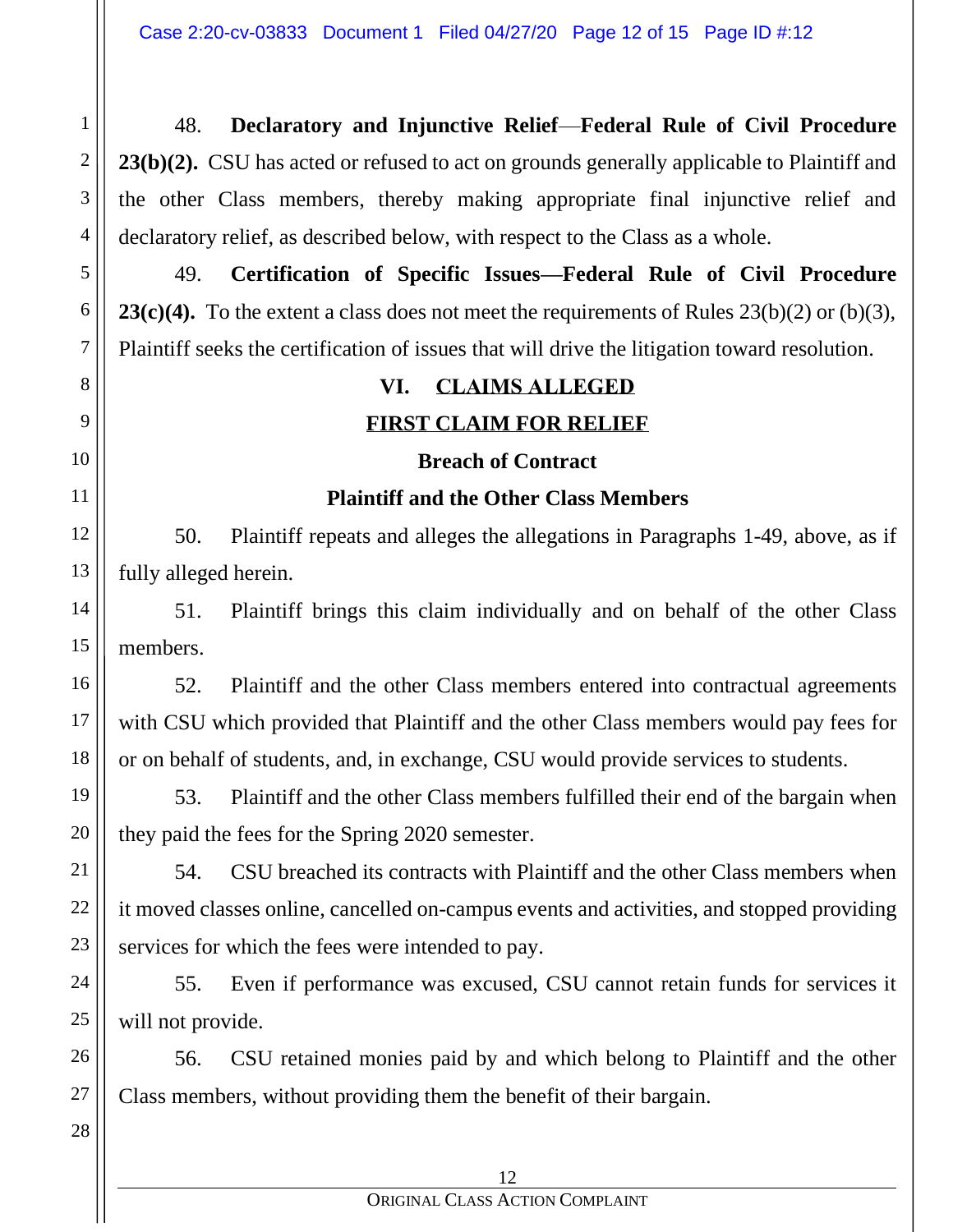57. Plaintiff and the other Class members have been deprived of the value of the services the fees they paid were intended to cover, while CSU retained those fees. Plaintiff and the other Class members are entitled to an equitable remedy—here: disgorgement of the pro-rated, unused amounts of fees that CSU already charged and which Plaintiff and the other Class members have paid.

## **SECOND CLAIM FOR RELIEF**

#### **Unjust Enrichment**

## **Plaintiff and the Other Class Members**

58. Plaintiff repeats and alleges the allegations in Paragraphs 1-49, above, as if fully alleged herein.

59. Plaintiff brings this claim individually and on behalf of the other Class members and in the alternative to the breach of contract claim brought on behalf of Plaintiff and the other Class members (First Claim for Relief, above).

60. CSU has received a benefit at the expense of Plaintiff and the other Class members to which it is not entitled. Plaintiff and the other Class members paid fees to CSU and did not receive the full benefit of their bargain, while CSU continues to retain those fees.

61. Plaintiff and the other Class members paid fees for or on behalf of students, which were intended to cover services for the Spring 2020 semester. In exchange, students were entitled to receive those services for the entire semester.

62. CSU moved classes online, cancelled on-campus events and activities, and stopped providing services the fees were intended to cover.

63. CSU has been unjustly enriched by retaining the fees paid by Plaintiff and the other Class members for the semester while not providing the services for which those fees paid. Equity requires CSU to return to Plaintiff and the other Class members the remaining, prorated amounts of fees paid for the Spring 2020 semester.

1

2

3

4

5

6

7

8

9

10

11

12

13

14

15

16

17

18

19

20

21

22

23

24

25

26

27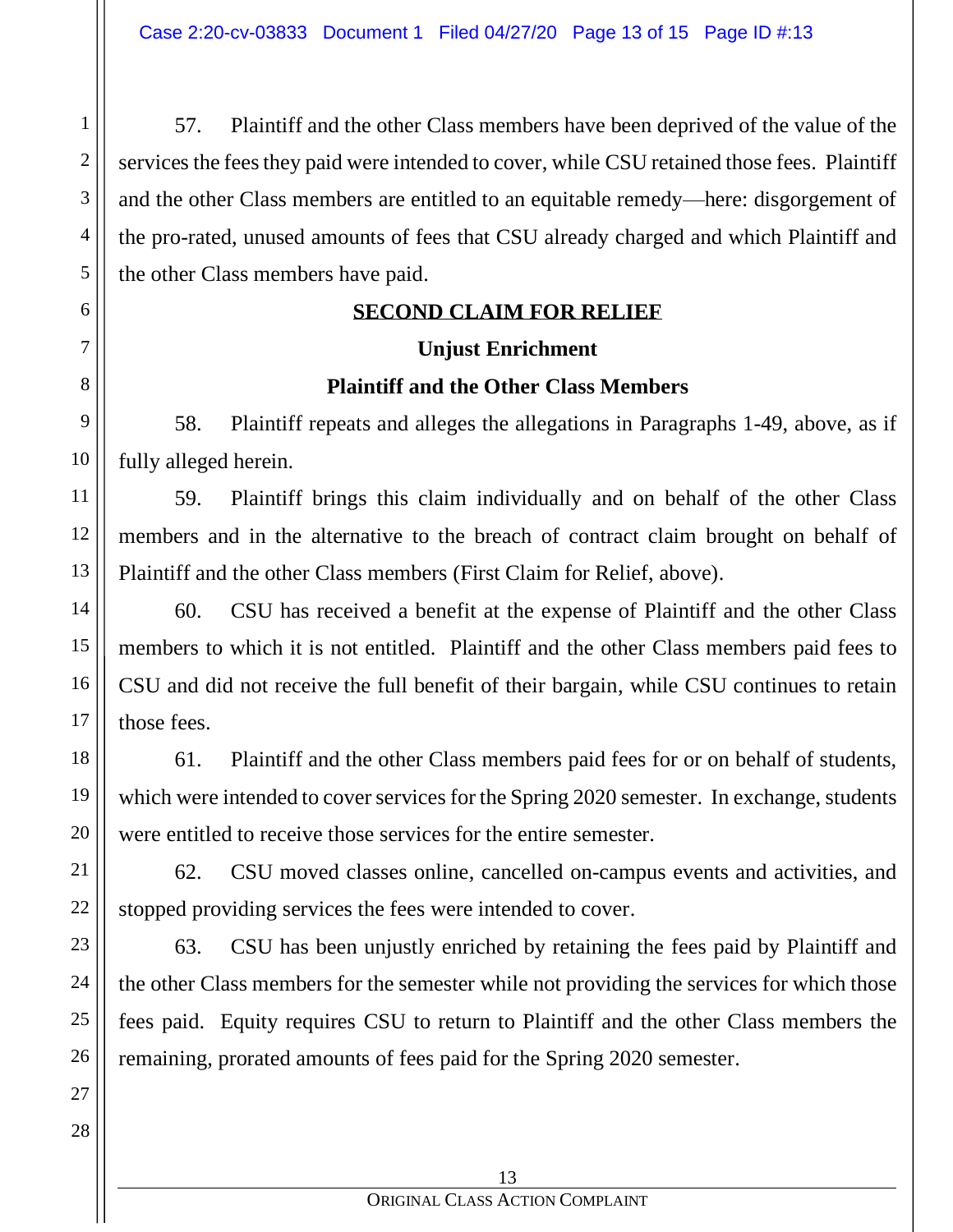## **THIRD CLAIM FOR RELIEF**

#### **Conversion**

## **Plaintiff and the Other Class Members**

64. Plaintiff repeats and alleges the allegations in Paragraphs 1-49 above, as if fully alleged herein.

65. Plaintiff brings this claim individually and on behalf of the other Class members.

66. Plaintiff and the other Class members have a right to the services that were supposed to be provided in exchange for their payments of fees to CSU.

67. CSU intentionally interfered with the rights of Plaintiff and the other Class members when it moved all classes to an online learning format, cancelled on-campus events and activities, and discontinued services for which the fees were intended to pay, while retaining the fees paid by Plaintiff and the other Class members.

68. Class members demanded the return of the pro-rated, unused fees for the remainder of the Spring 2020 semester.

69. CSU's retention of the fees paid by Plaintiff and the other Class members without providing the services for which they paid, deprived Plaintiff and the other Class members of the benefits for which the fees paid.

70. This interference with the services for which Plaintiff and the other Class members paid, harmed Plaintiff and the other Class members in that CSU has retained monies that are rightfully theirs.

71. Plaintiff and the other Class members are entitled to the return of the remaining, pro-rated amounts of fees paid for the Spring 2020 semester.

## **VII. REQUEST FOR RELIEF**

Plaintiff, individually and on behalf of the other Class members, respectfully requests that the Court enter judgment in her favor and against CSU as follows:

a. Certifying the Class as requested herein, designating Plaintiff as class representative, and appointing Plaintiff's undersigned counsel as Class Counsel;